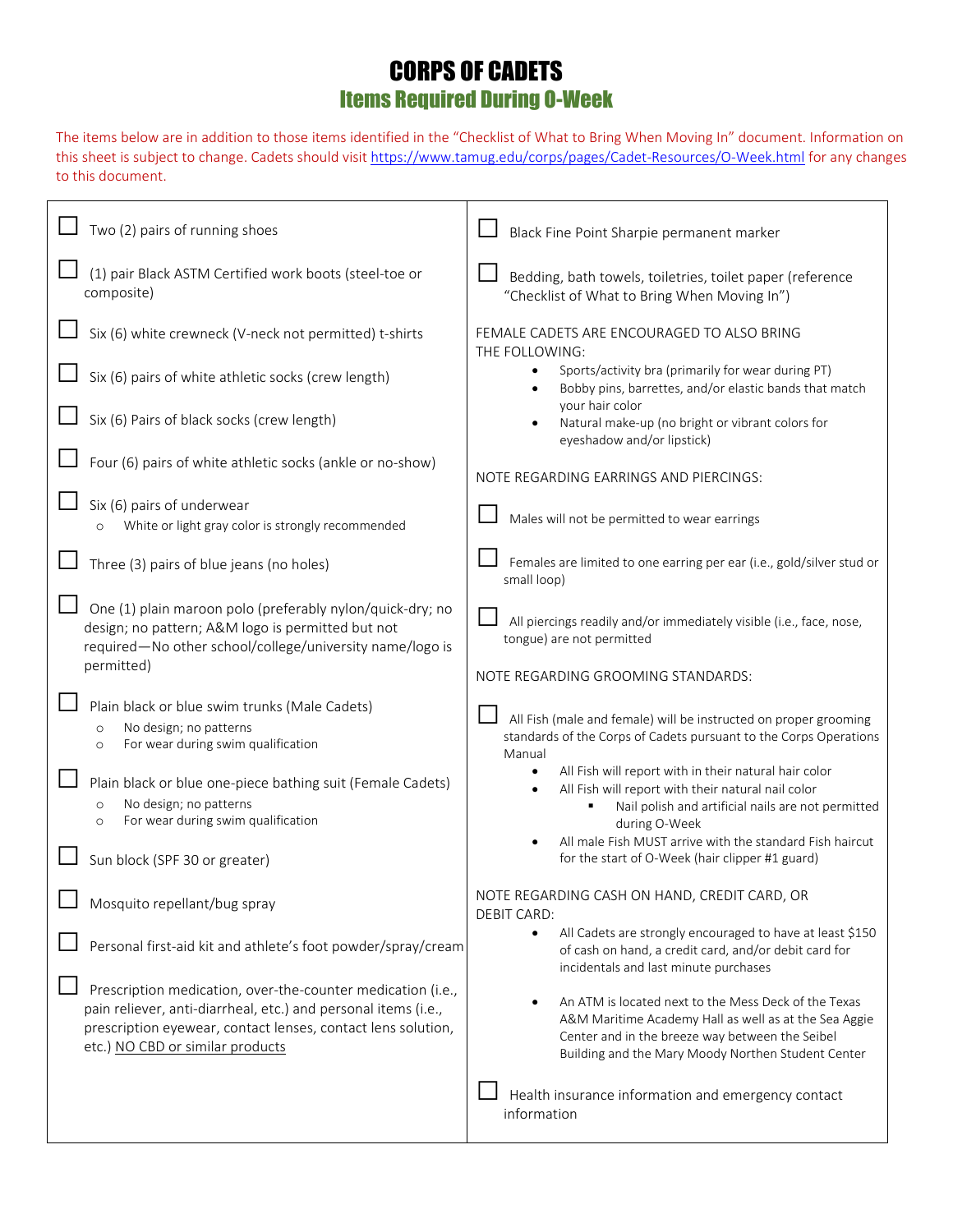## CORPS OF CADETS PREPARING FOR O-WEEK

Below are some things you need to start doing to prepare for O-Week.

Updated information about O-Week can be found at https://www.tamug.edu/corps/pages/Cadet-Resources/O-Week.html.

| Register for your New Student Conference<br>Plan to attend the session for the Texas A&M Maritime Academy and Corps<br>$\circ$                                                                                                                                                                                                                                                                                                                                                                                                                                                          | Prepare for:<br>Mandatory drug testing, Zero                                                                                                                                                                                                                                                                                                                                         |
|-----------------------------------------------------------------------------------------------------------------------------------------------------------------------------------------------------------------------------------------------------------------------------------------------------------------------------------------------------------------------------------------------------------------------------------------------------------------------------------------------------------------------------------------------------------------------------------------|--------------------------------------------------------------------------------------------------------------------------------------------------------------------------------------------------------------------------------------------------------------------------------------------------------------------------------------------------------------------------------------|
| of Cadets                                                                                                                                                                                                                                                                                                                                                                                                                                                                                                                                                                               | tolerance includes CBD and similar<br>products                                                                                                                                                                                                                                                                                                                                       |
| Submit your completed:<br>Cadet Bookstore Pack to the Bookstore (via fax, email, or mail) immediately<br>$\circ$<br>and no later than 1 August<br>Uniforms Order Form to the Navy Uniform Support Center immediately and<br>$\circ$<br>no later than 1 August                                                                                                                                                                                                                                                                                                                           | Regulated meals<br>$\circ$<br>Although the chow hall will<br>have a variety of options for<br>faculty, staff, and students<br>dining in the facility, Fish<br>during O-Week will be limited                                                                                                                                                                                          |
| On the day of O-Week check-in, please bring the following:<br>Driver license (or State ID)<br>$\overline{O}$<br><b>Original Social Security card</b><br>$\overline{O}$<br>Current passport (required for all License Option Cadets)<br>$\circ$<br>Current medical insurance card<br>$\overline{O}$                                                                                                                                                                                                                                                                                      | to what they can have for<br>morning chow, noon chow,<br>and evening chow. For<br>example:<br>• You will not be permitted<br>to drink sodas or coffee,<br>but you will be permitted                                                                                                                                                                                                  |
| At least 30 days before you arrive, you should condition yourself and start:<br>Increasing your daily consumption of water<br>$\circ$<br>Adapt to drinking at least (1) gallon of water per day<br>٠<br>Reduce your consumption of high-caffeine and/or high sugar<br>٠<br>beverages such as sodas, energy drinks, and sports drinks (i.e.,<br>Gatorade)<br>Exercising<br>$\circ$<br>During O-Week, you will participate in morning physical training (PT)<br>٠<br>every morning beginning the Monday after check-in. Morning PT will<br>include at least:<br>One-mile run<br>$\bullet$ | to have juice, iced tea<br>and/or a diluted amount<br>of Gatorade<br>You will not be denied the<br>opportunity to consume<br>dairy products (i.e., milk,<br>cottage cheese, cheese,<br>etc.), but you do so with<br>the understanding that you<br>will be marching                                                                                                                   |
| Push-ups<br>$\bullet$<br>Sit-ups<br>$\bullet$<br>Jumping-jacks<br>Check out the following:<br>٠<br>https://www.gocoastguard.com/faq/what-are-the-minimum-<br>physical-fitness-requirements<br>https://www.navy.com/navy-life/life-as-a-<br>sailor/fitness#physical-training<br>Advise the Office of the Commandant of any medical conditions that<br>п<br>may prevent you from strenuous physical activity and/or exercise. A<br>doctor's note will be required.                                                                                                                        | throughout the day<br>No access to the Internet, email,<br>$\circ$<br>phone, or the time<br>You will have limited access to<br>email and phone during<br>personal time prior to lights<br>out<br>Not hearing your first name<br>$\circ$<br>Feeling home-sick<br>$\circ$<br>Meeting new people<br>$\circ$<br>Working as a team<br>$\circ$<br>Making mistakes<br>$\circ$<br>Succeeding |
| Make sure to bring all required medications.<br>$\circ$<br>Practice waking up at 0530 (5:30am) daily<br>$\circ$<br>Reveille during O-Week is at 0530<br>٠                                                                                                                                                                                                                                                                                                                                                                                                                               | $\circ$                                                                                                                                                                                                                                                                                                                                                                              |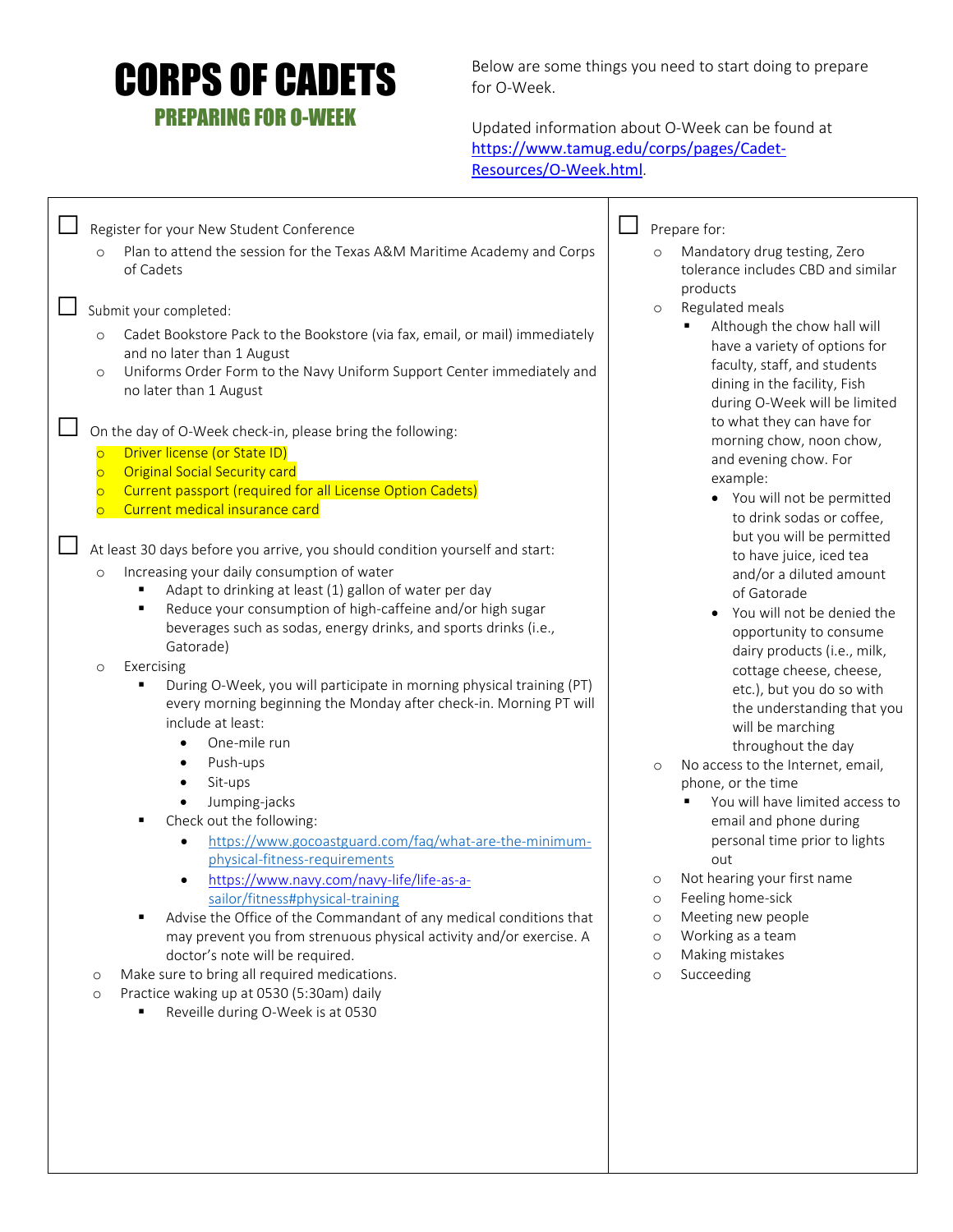## CORPS OF CADETS Checklist of What to Bring When Moving In

| Bedding:<br>$\circ$<br>encouraged)<br>$\circ$           | Twin-size bed sheets (Solid color - white, tan or blue; no<br>vibrant colors; no design; no patterns) (extra sheets are<br>Blanket(s) (Solid color - blue or tan; no vibrant colors; no<br>design; no patters) (extra blankets are encouraged) | Dehumidifier (optional)<br>Surge protector strip<br>Dishware and silverware (optional)                                                      |
|---------------------------------------------------------|------------------------------------------------------------------------------------------------------------------------------------------------------------------------------------------------------------------------------------------------|---------------------------------------------------------------------------------------------------------------------------------------------|
| Pillow(s)<br>$\circ$<br>colors; no design; no patterns) | Trash can (Solid color - black, tan, or gray; no vibrant                                                                                                                                                                                       | Black umbrella (Solid black; no design; no patterns)<br>o A solid black umbrella is the only umbrella permitted for<br>use when in uniform  |
| Portable fan (optional)                                 |                                                                                                                                                                                                                                                | School supplies (i.e., pens, pencils, notebook paper,<br>calculator, etc.)                                                                  |
| deodorant, shaving kit/razor, etc.)                     | Toiletries (Shampoo, soap, shaving cream, toothpaste,                                                                                                                                                                                          | Lock box or small safe (check out<br>https://www.collegeproducts.com/store/tamu/)                                                           |
|                                                         | Shower curtain (76 inches; One per bathroom; Solid white<br>or frosted only; no vibrant colors; no design; no patterns)                                                                                                                        | Calendar or planner                                                                                                                         |
| patterns)                                               | Four (4) Plain standard white bath towels (no design; no                                                                                                                                                                                       | Command Strip type hooks                                                                                                                    |
| Shower shoes (i.e., Flip Flops)                         |                                                                                                                                                                                                                                                | Iron and ironing board                                                                                                                      |
| toilet paper                                            | Basic cleaning supplies, bathroom cleaning supplies, and                                                                                                                                                                                       | Boot polish kit<br>Microwave (up to 700 watts) (optional)                                                                                   |
|                                                         | Laundry supplies; Hangers and other small closet organizers                                                                                                                                                                                    | $\Box$ Refrigerator (up to 1.6 amps) (optional)                                                                                             |
| Alarm clock                                             | License Option Cadets are strongly encouraged to have a<br>battery-powered alarm clock, which is the only type of<br>alarm clock permitted for use during cruise                                                                               | Lamp (limited to one; non-halogen bulb)                                                                                                     |
| $\circ$<br>not permitted                                | Computer and peripherals/accessories (e.g., monitor,<br>printer, mouse, keyboard, mousepad, external speakers)<br>Computer/electronic gaming equipment/gear is                                                                                 | NOTE: Wal-Mart, Target and Home Depot are just some stores<br>located on Galveston Island, but are not in walking-distance of the<br>campus |